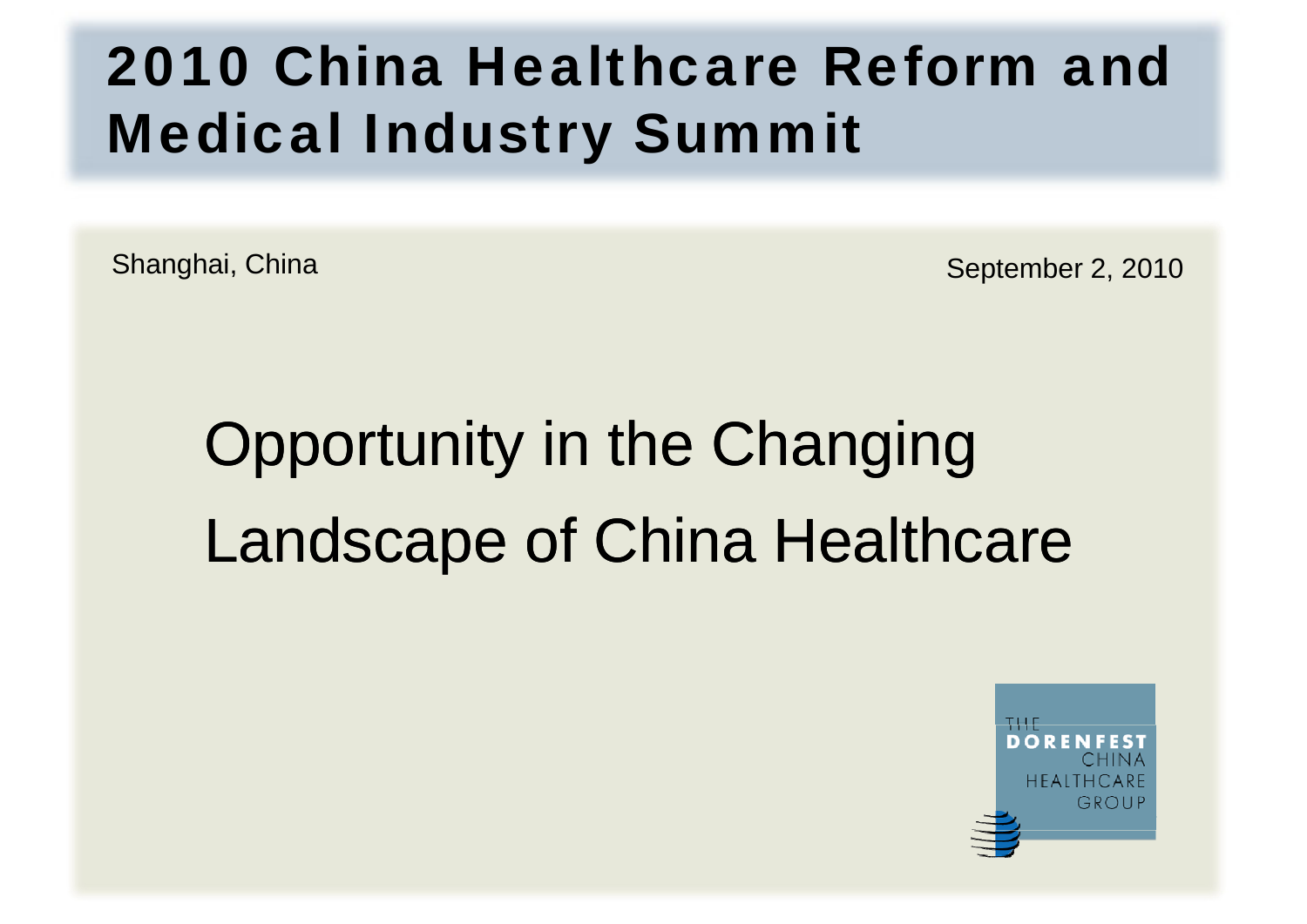#### The Dorenfest Group

40 years experience in H.I.T.

- T Offer healthcare improvement services
- Ŧ  $\blacksquare$  Focus on improving patient care and operational efficiency through better change management
	- Work process improvement
	- Management systems improvement
	- Improvement in services for patients
	- Improvement in quality of patient care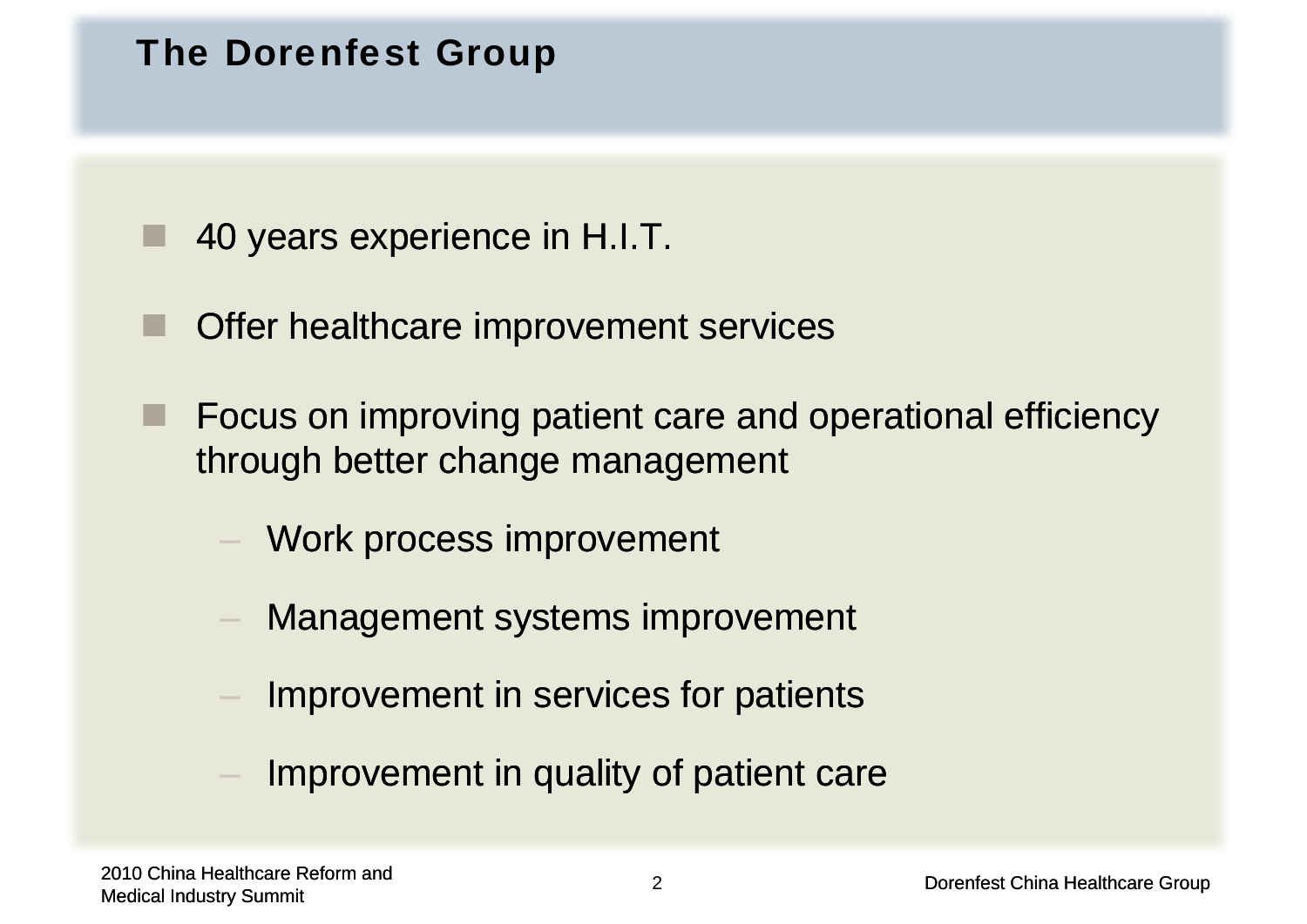### Dorenfest's Investigation of China Healthcare in 2005-2006

- 1.Visited 17 cities in China
- 2.Met 100's of healthcare industry leaders in China
- 3. Visited over 100 hospitals to review hospital operations and define opportunities for improvement
- 4.Met provincial and city health bureau leaders in cities visited
- 5. Met with many companies selling products and services to the healthcare industry in China
- 6. Evaluated a group of hospital ownership and management opportunities and assessed viability of the Dorenfest "model hospital" in China
- 7.Developed a strategy for bringing Dorenfest skill and experience to China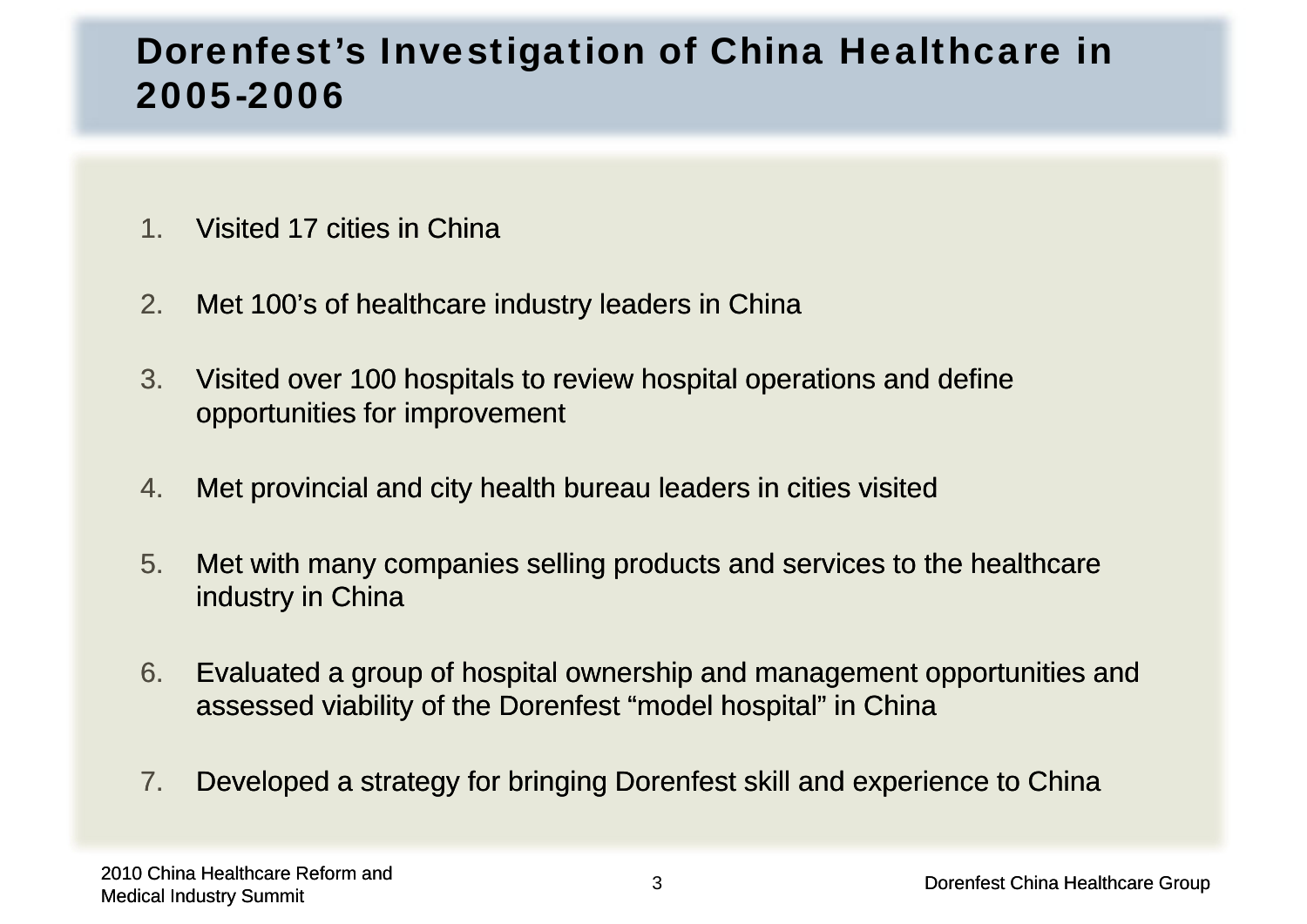### China Healthcare Leaders Want to Leapfrog the World in I.T. Use

- . Chinese Hospitals and Health Bureaus Are Carefully Considering How to Be More Successful in Taking Next Steps Forward in I.T. Use
- **The State**  There Is a Recognition That for China to Accomplish Its Objectives in H.I.T. Requires the Following :
	- Learning Quickly From the Global Experience
	- Overcoming Resistance to Change
	- Knowing How to Manage Change
	- Doing More of What the Rest of the World Did Right and Less of What They Did Wrong to Avoid Mistakes Other Countries Have Made and China Is Still Making
	- Developing More Expertise in These Areas of Need Quickly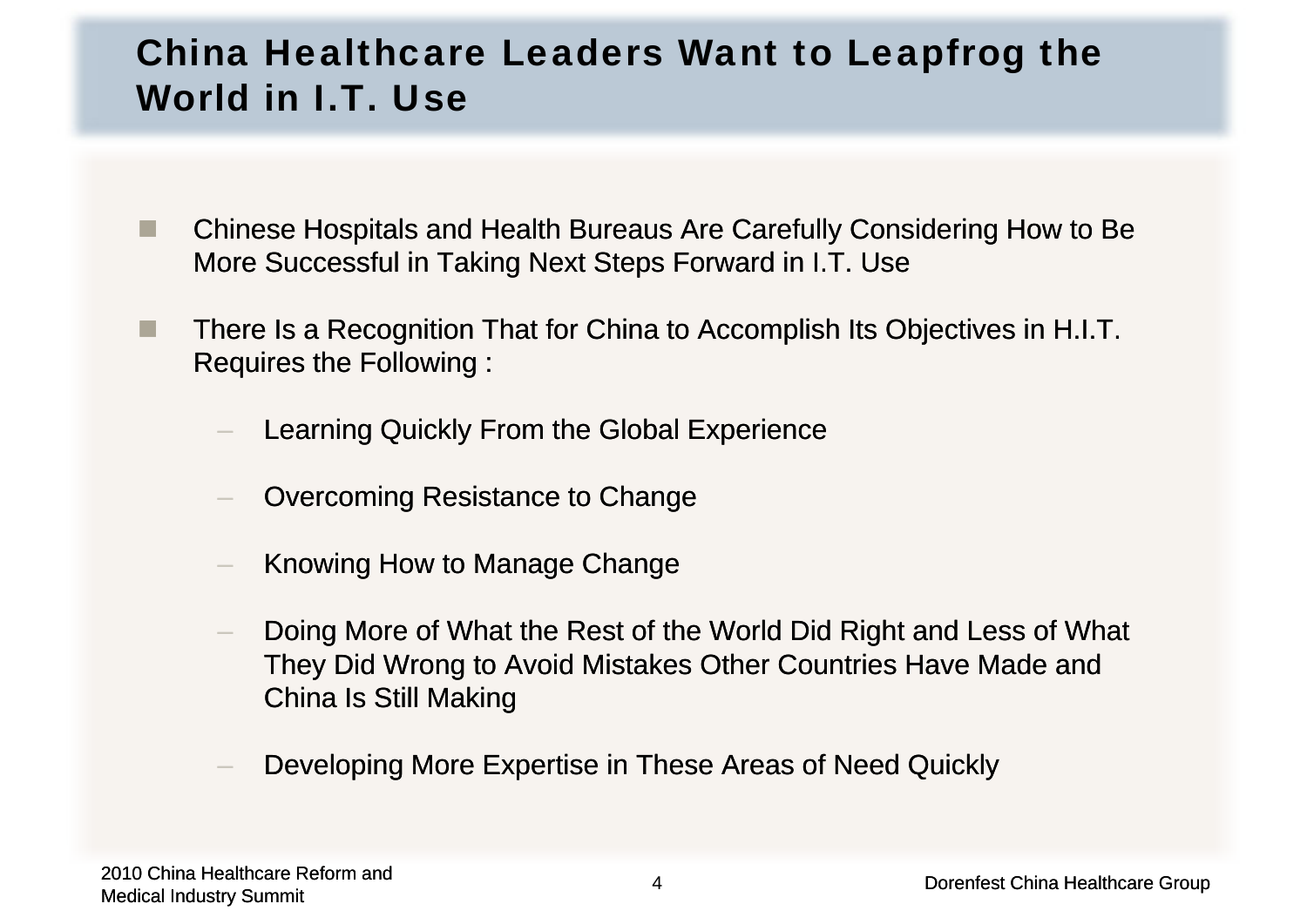#### Examples of Dorenfest Projects in China

Some health bureau clients for RHN and digital hospital planning

Shenzhen

п

- **Chongqing**
- Some hospital clients
	- Peking University Third Hospital
	- Ananghai Changning Maternity & Infant Health Institute
	- Rizhao City People's Hospital
- a se Help clients from other locations bring their skills to Mainland China
	- Hong Kong Hospital Authority
	- **Microsoft**
	- **Philips**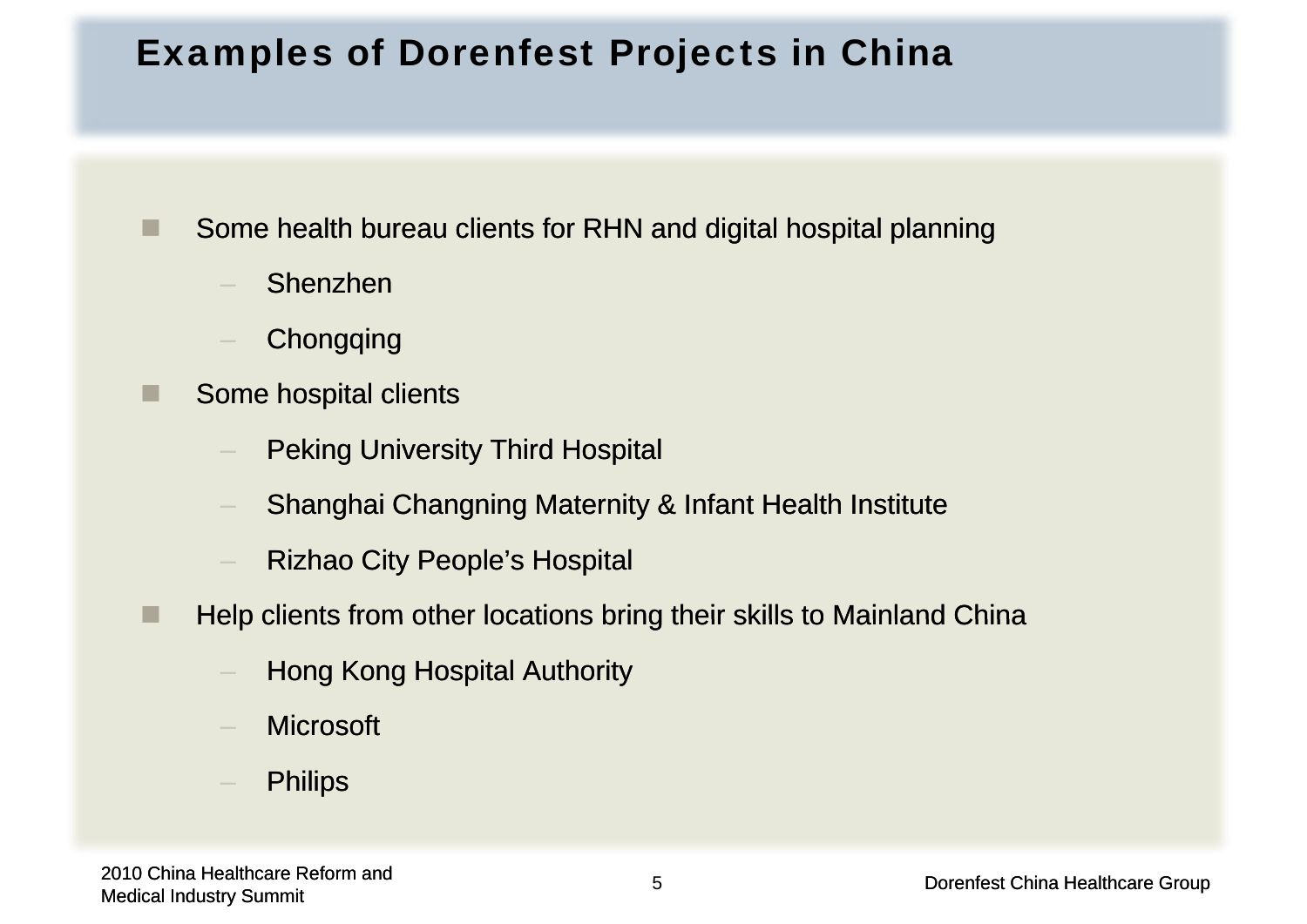#### The Development of Healthcare in China

- 1. In the change to a more market driven economy in China, there was a shift from government funding of the healthcare system to citizen funding, which has made China the highest "patient pay out of their pocket" healthcare system in the world
- 2. China's healthcare spending has made it one of the most efficient healthcare systems in the world
- 3. China's outpatient care has followed a different model than the rest of the world, with most outpatient care now provided on hospital campuses
- 4. Most country's healthcare systems now have problems, which generally come from not managing past changes properly
- 5. China, on the other hand, has not changed its healthcare system as rapidly as other countries, so its problems are different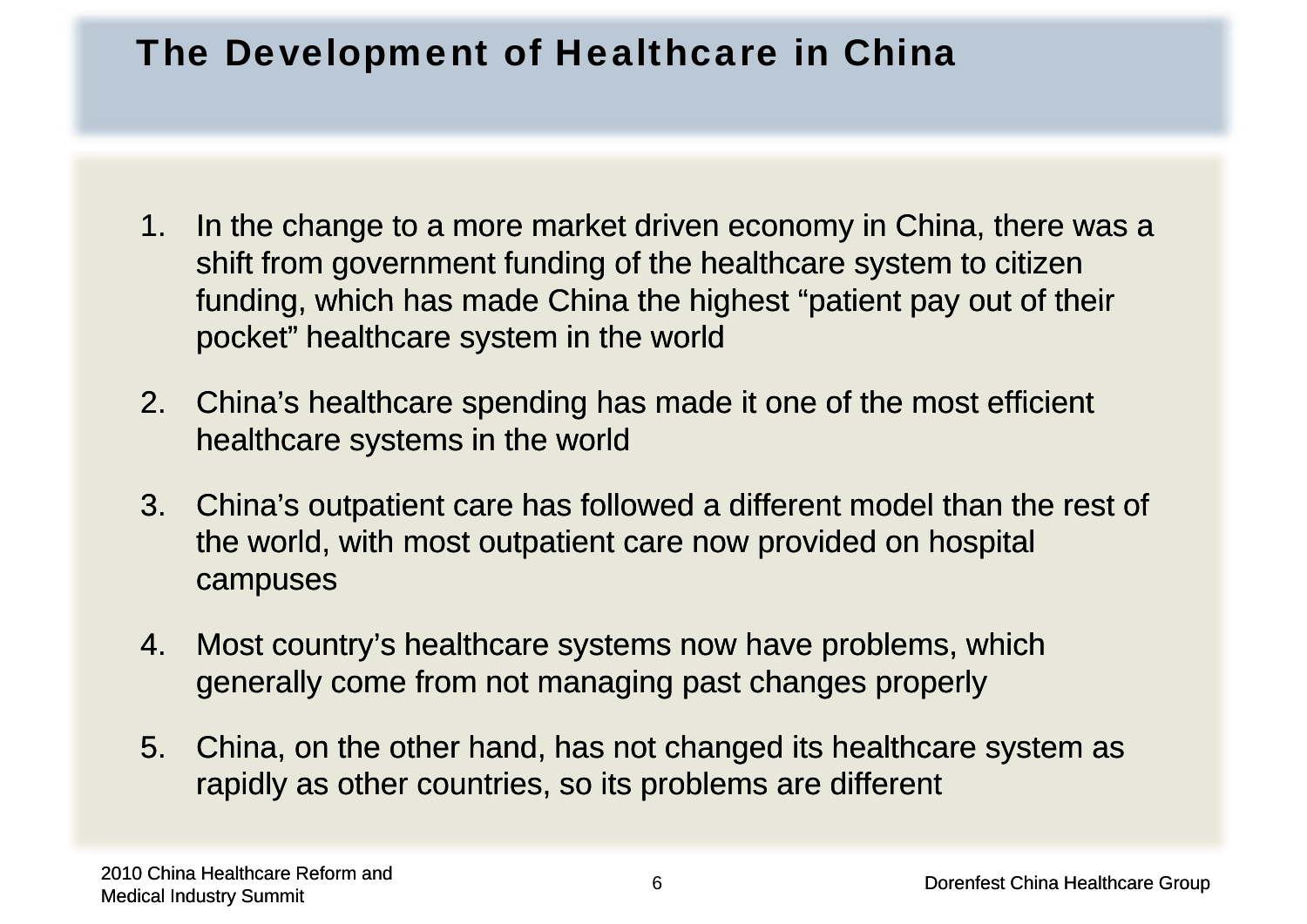#### Customer Service Has Been a Lower Priority

#### 1. Long wait times

2. Very few advance appointment systems

#### 3. Average time of physician visit is 2-5 minutes

#### 4. Collecting money and making profits are a major focus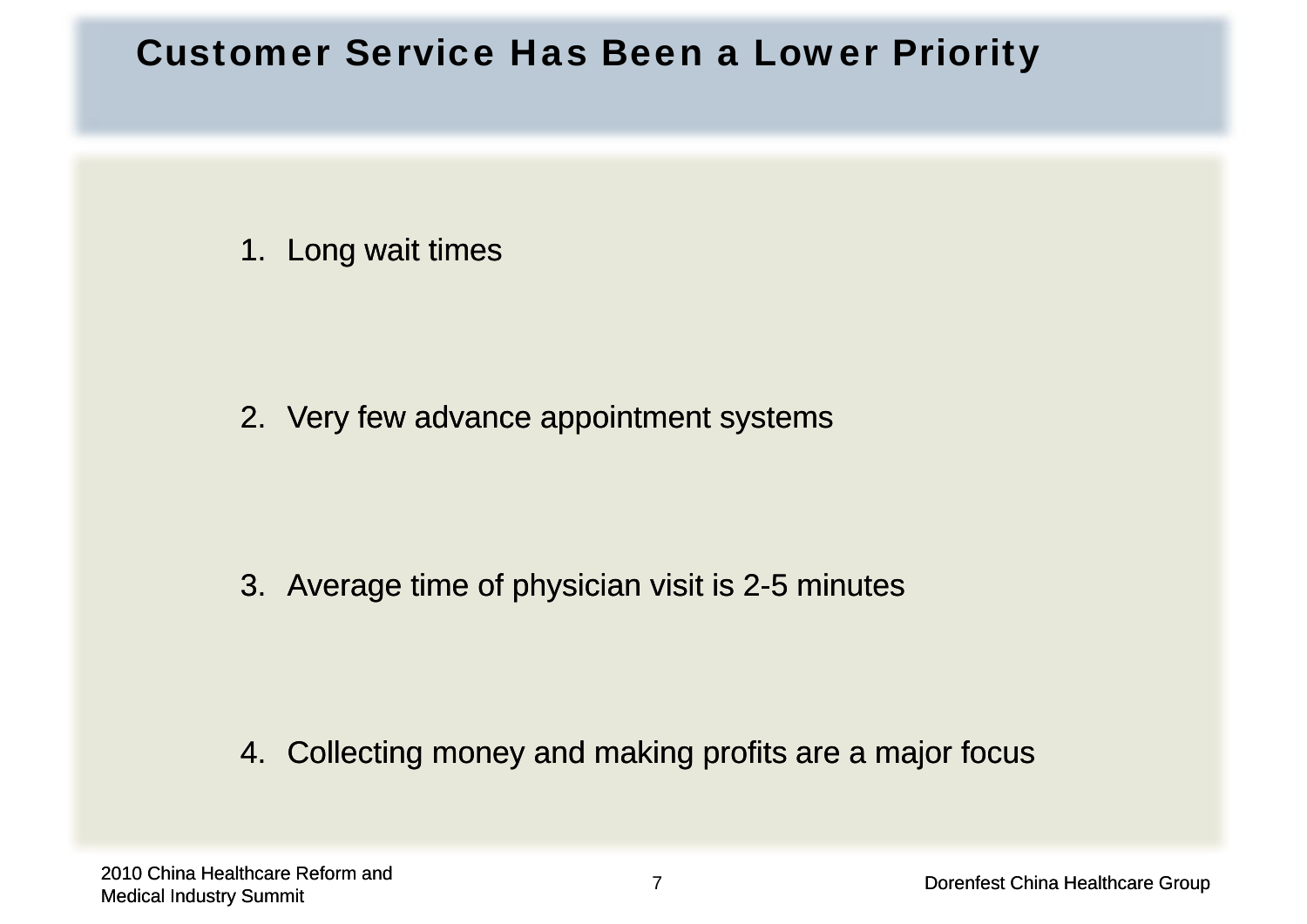### Outpatient Registration is an Example of the Problems of Being an Efficient Investor

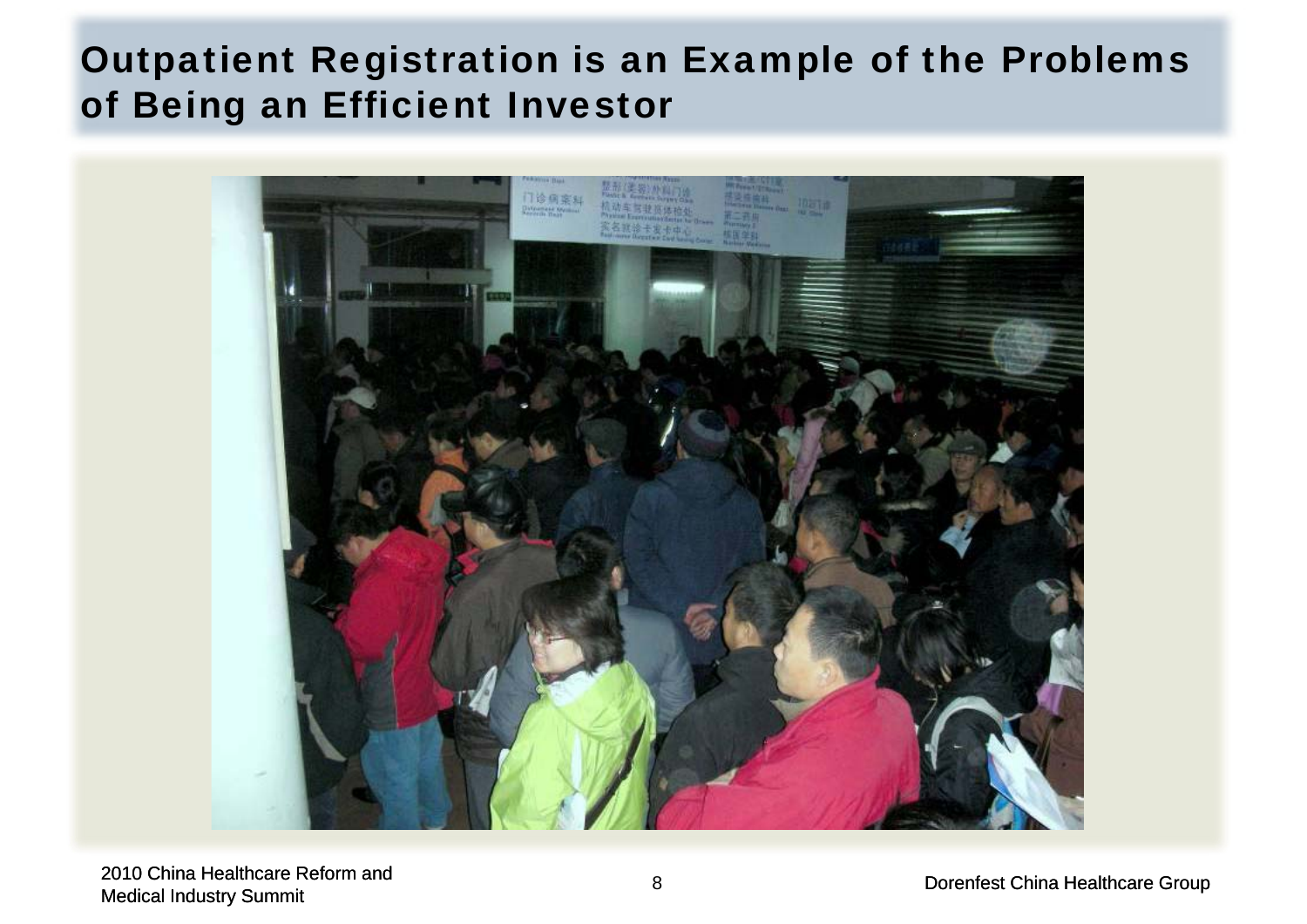#### Challenges of the Chinese Healthcare System

- 1.. Almost 60% of healthcare costs are paid directly by patients out of their pocket
- 2. Access to healthcare for the poor has been limited, but now changing
- 3. The middle and upper classes are dissatisfied with healthcare services
- 4. Doctor income earning methods weaken the doctor-patient relationship
- 5. Drugs and tests fund too much of the healthcare system
- 6. Hospitals need to earn profits to support themselves
- 7. Primary care is just beginning to separate from hospitals to newlydeveloped community clinics
- 8. Healthcare reform will cause healthcare costs to rise more rapidly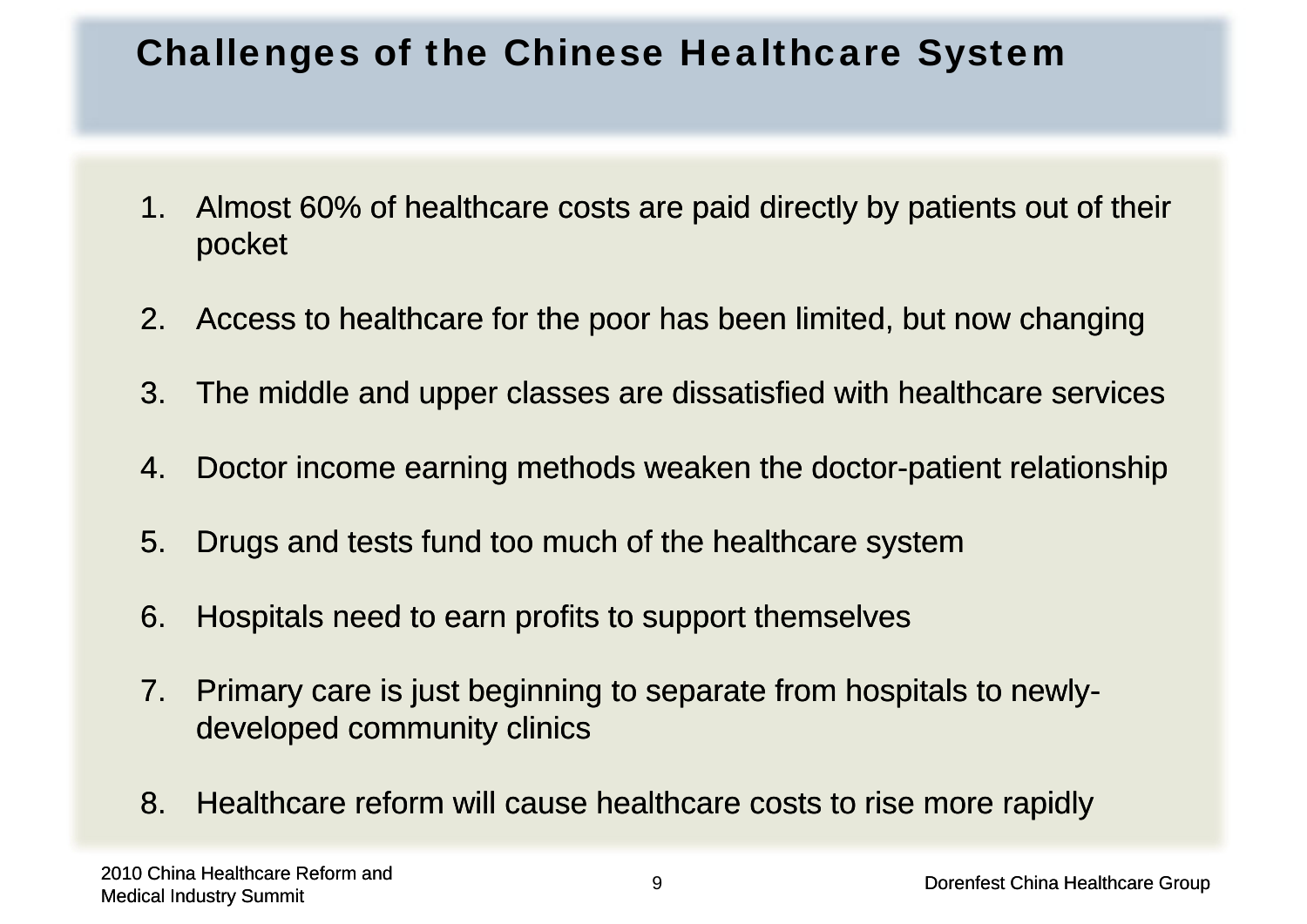## Healthcare Reform in China Is Bringing Many Changes

- 1.Basic care for people in China who cannot afford to pay for care
- 2. Large stimulus spending will be made to improve healthcare.
- 3. Many major changes are planned all at once. Some are:
	- $\blacksquare$ Public hospital reform
	- ш. **Community clinics**
	- m. Modernizing facilities
	- m. Clinical pathways
	- m. Regional health networks
	- m. Electronic health records
	- $\mathbb{R}^n$ Many more
- 4. The challenge for China and the opportunities for wise businesspeople is in the management of all of these changes in a short period of time to accomplish the desired outcomes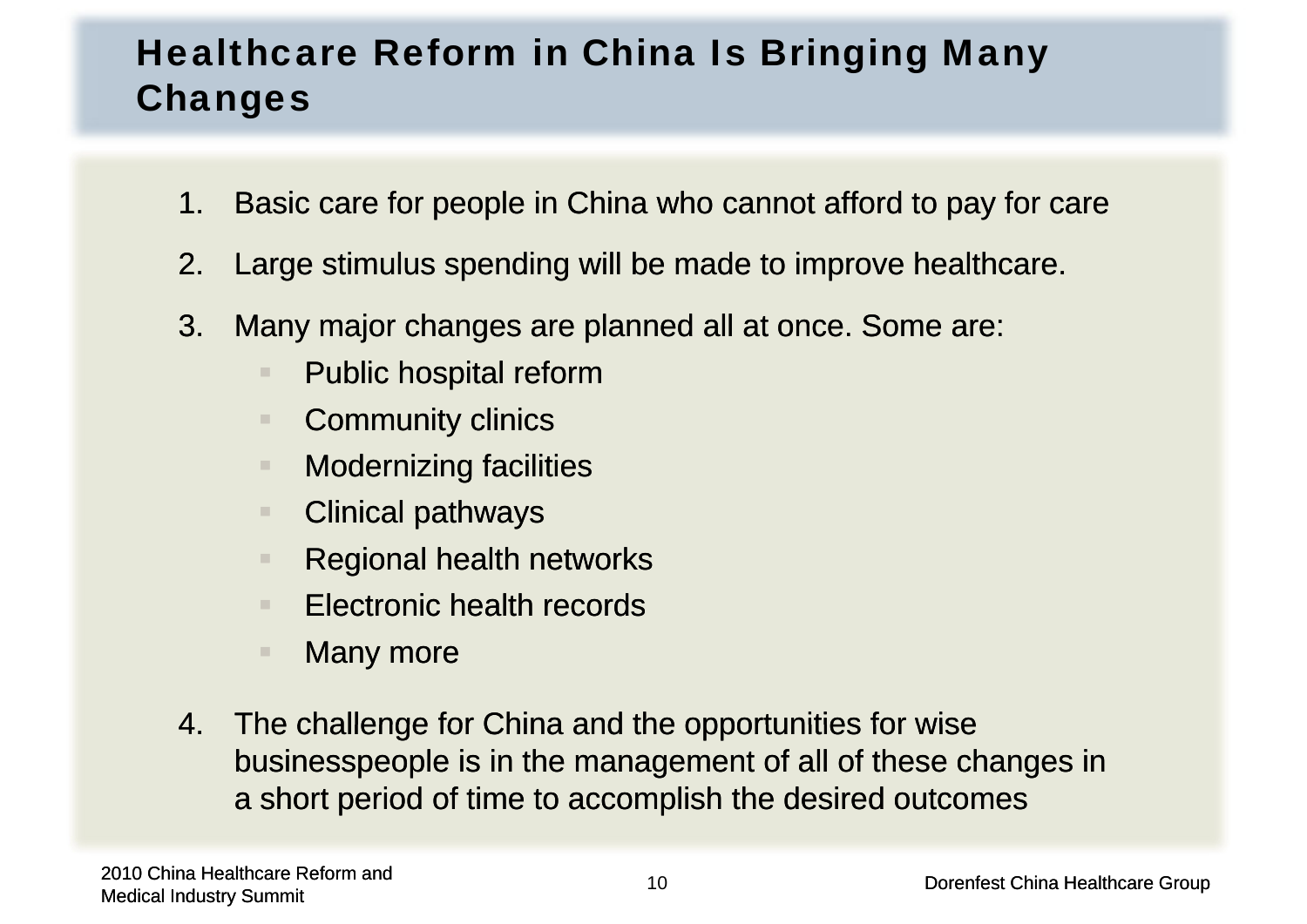#### China Healthcare Spending Will Grow Rapidly



#### **SOURCE: MINISTRY OF HEALTH ANNUAL STATISTICS YEARBOOK**

2010 China Healthcare Reform and 2010 China Healthcare Reform and the state of the state of the state of the Dorenfest China Healthcare Group<br>Medical Industry Summit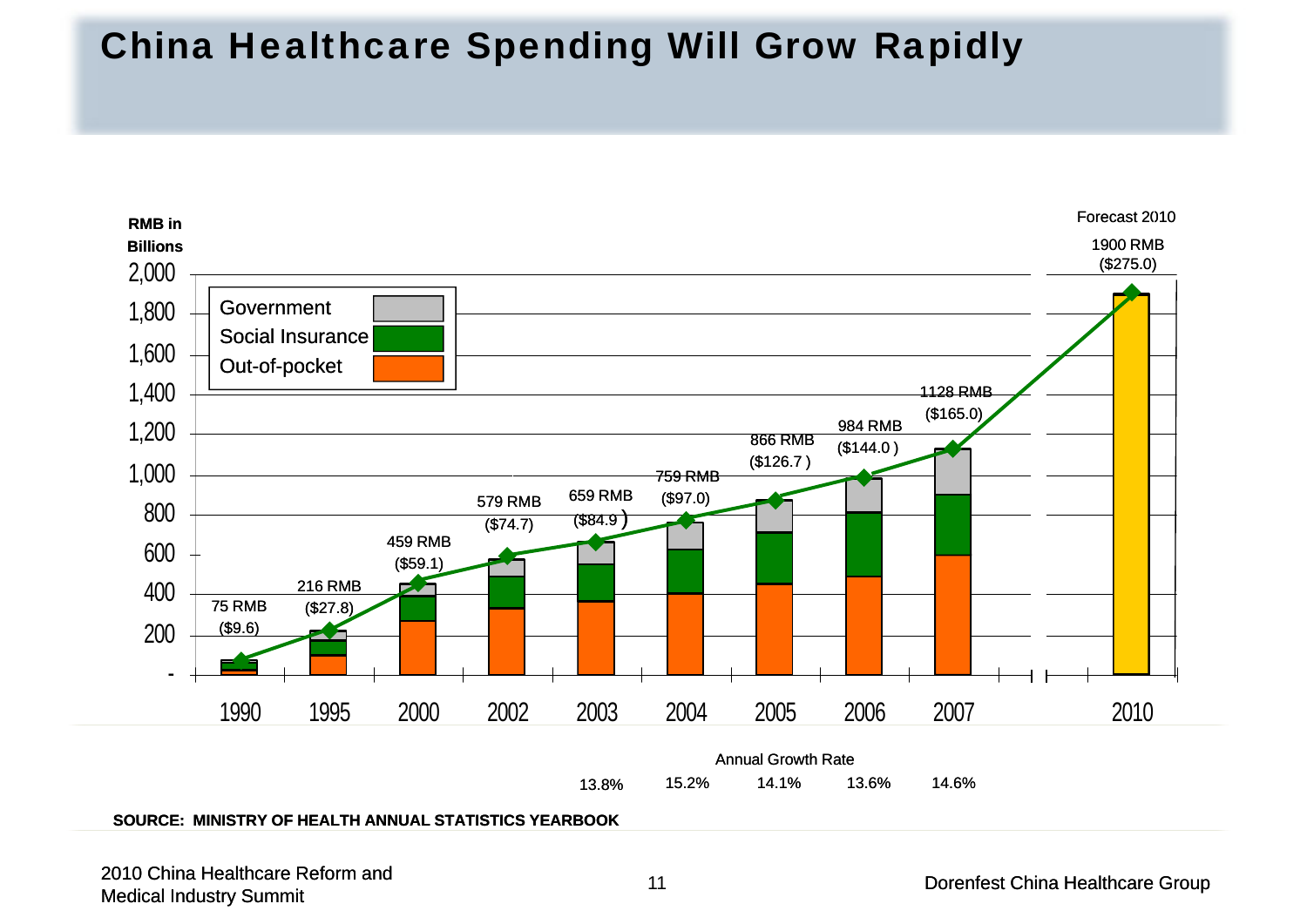#### The Development of H.I.T. in China

- ш Chinese Hospitals Began to Computerize in the Early 1990s
- The Initial Focus of Computer Efforts Was on Financial Systems
- ш In the Early 2000s, Chinese Hospitals Began to Implement I.T. for Clinical Systems
- **III**  Many Software Solutions Are Now Available, With Several Hundred Smaller Software Companies Emerging
- **Tari**  Between 2005 and 2010, China Hospital Spending on I.T. Grew From \$600 Million (USD) In 2005 to Almost \$3 Billion (USD) Expected To Be Spent in 2010
- п This Rapid Growth in Spending Will Continue Over the Next Several Years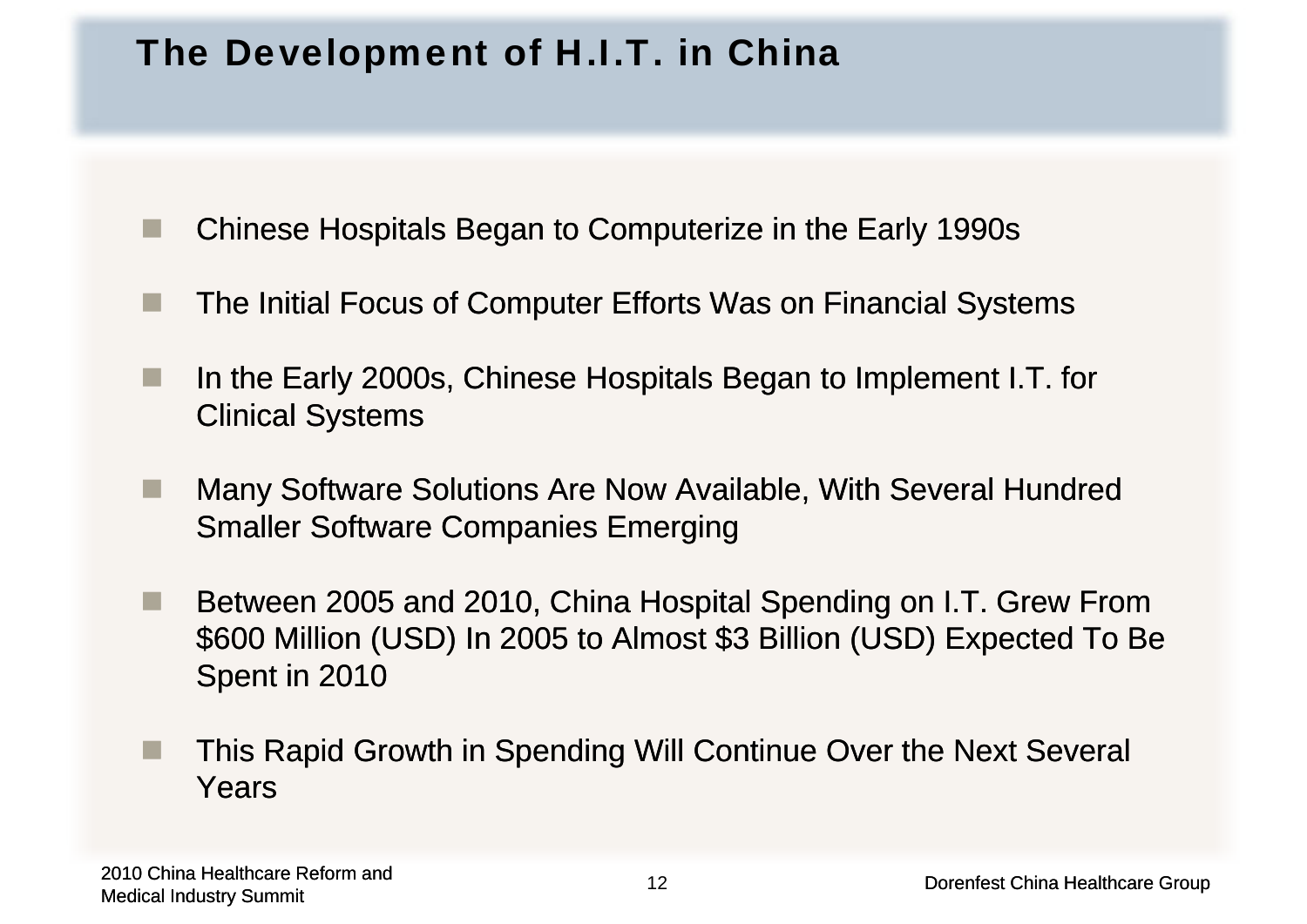## Factors Contributing to Future Spending **Growth in China H.I.T.**

- 1.. China Hospital Work Processes Are Redundant, Expensive, And Error prone
- 2.In 2003, the Ministry Of Health (MOH) Issued Guidelines for Health I.T. Development Which Called for All Cities in China to Implement RHN and Digital Hospital Programs by 2010
	- Gave Momentum to Hospitals to Purchase Clinical Systems
	- Very Slow Progress Towards Stated Goals During the Policy Period
- 3. Improved Use of I.T. Is One of 8 Pillars of the New China Healthcare Reform Plan. Focuses Include:
	- Improved Hospital I.T. Systems
	- Electronic Health Records
	- Data Sharing Through RHNs and Integration With Community Clinics
	- –I.T. Systems to Support Expanded Health Insurance
- 4. Chinese Hospital Leaders Want to Take a Big Leap Forward in Improving Work Processes and in Digitizing Chinese Hospitals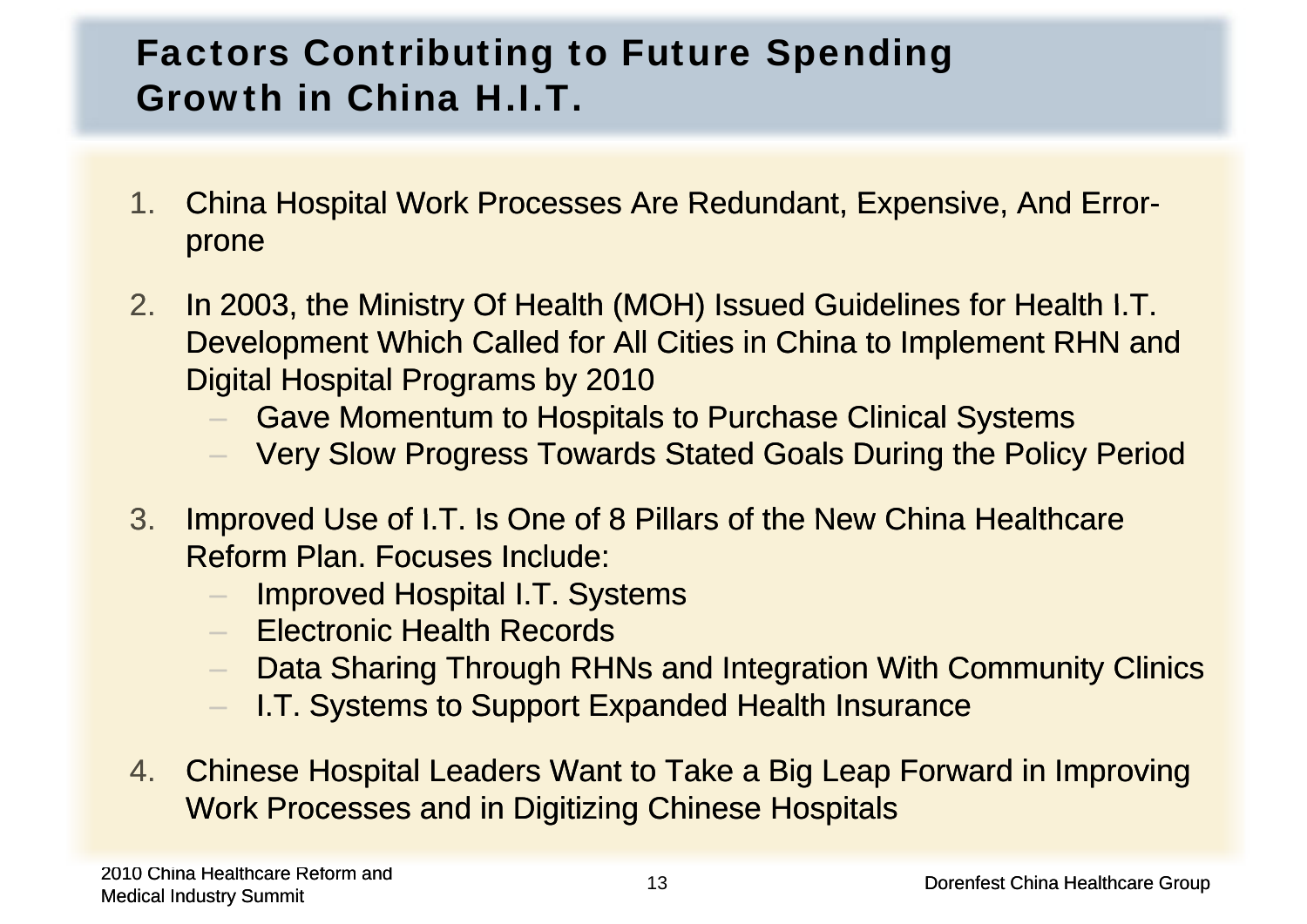#### The Competitive Environment

- There Are Hundreds of Small Software Vendors Active in China H.I.T.
- The Market Segments With the Most Vendors Are H.I.S., PACS, R.I.S., Lab, and EMR
- ٠ All H.I.T. Vendors in the Market Started in a City And Most Are Still Operating in That City or a Small Region Around the City. Some H.I.T. Vendors Are Becoming More National in Scope
- ■ Many Vendors in the Hospital Computer Systems Market Offer Heavily Customized Solutions Rather Than Products. These Heavily Customizable Solutions Create Greater Dependency on the Software Vendor and Are More Difficult/Expensive to Keep Current When Vendors Release New Software Updates Periodically
- . Chinese Hospital Leaders Would Like to See a New Generation of H.I.T. Software Developed for the Country to Assist in Helping Them Accomplish Their "Leapfrog" Objectives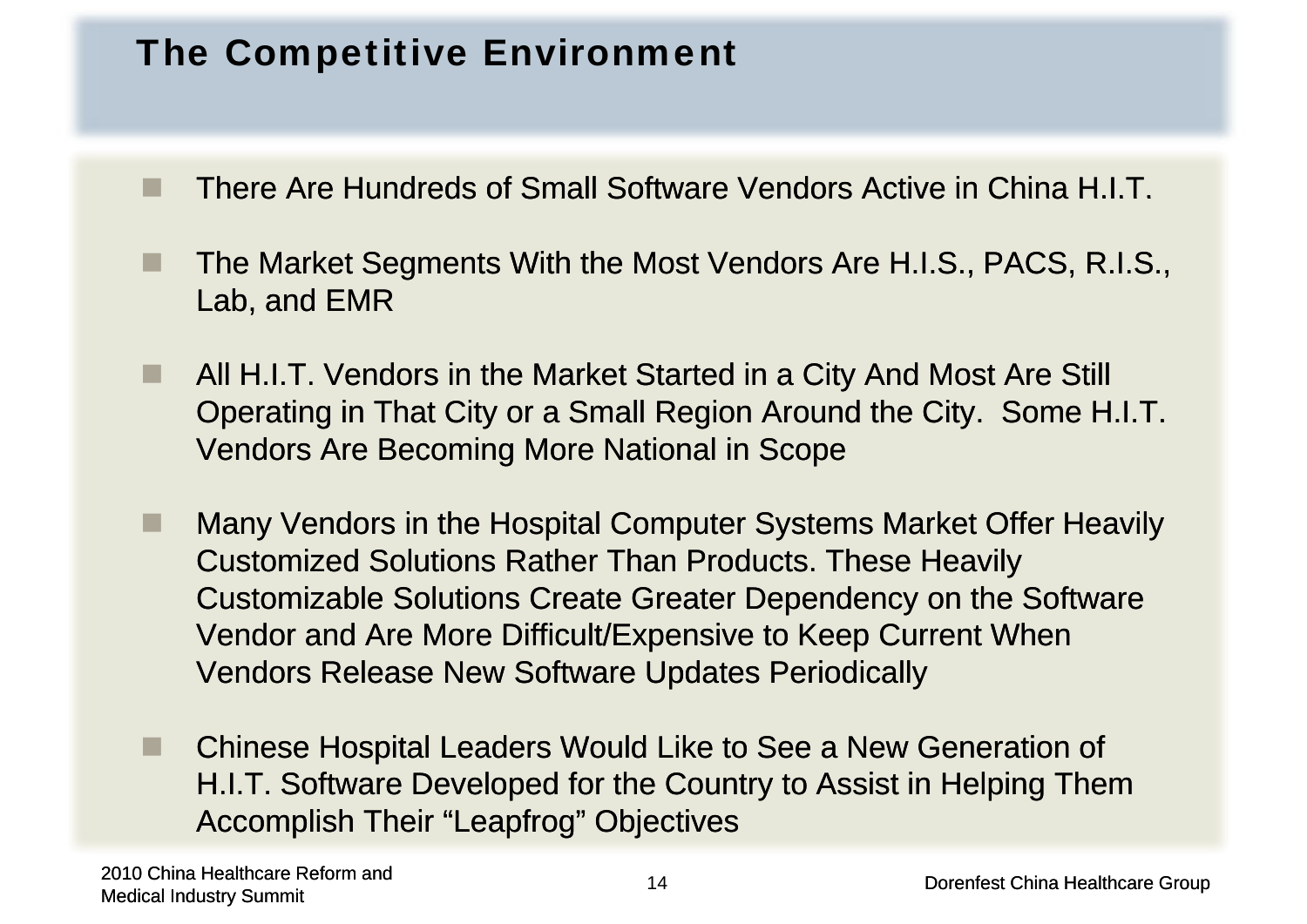### Allocation of H.I.T. Investment Around the World



**2005 GLOBAL H I T INVESTMENT STRUCTUREH.I.T.**  

*SOURCE: CCW Research*

2010 China Healthcare Reform and zutio China Healthcare Reform and<br>Medical Industry Summit 15 degree of the Medical Industry Summit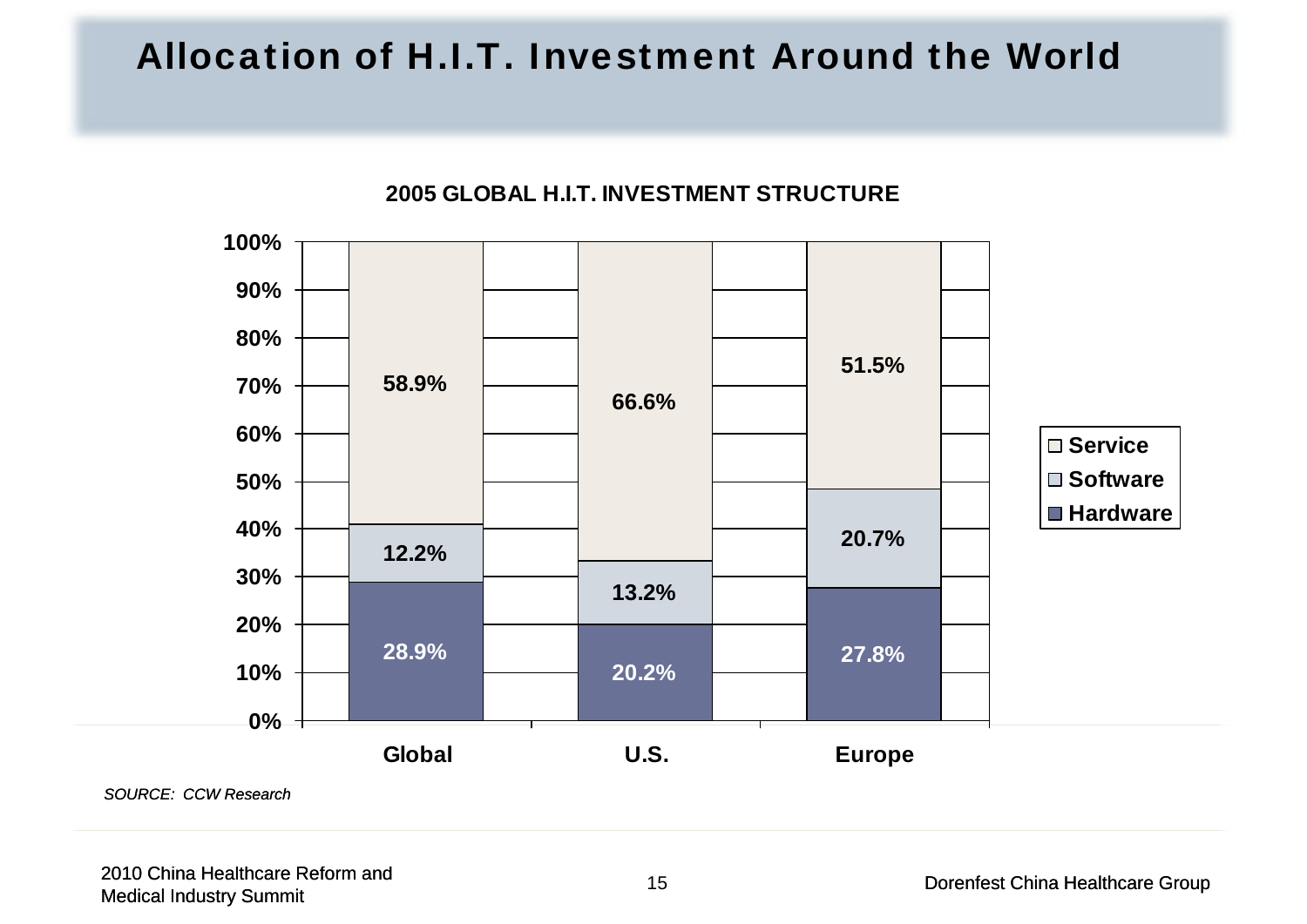### Today Chinese Hospital H.I.T. Investment Is Spent Differently Than the Rest of the World



**2005 GLOBAL H I T INVESTMENT STRUCTUREH.I.T.** 

*SOURCE: CCW Research*

2010 China Healthcare Reform and 2010 China Healthcare Reform and the state of the state of the 16 degree of the Dorenfest China Healthcare Group<br>Medical Industry Summit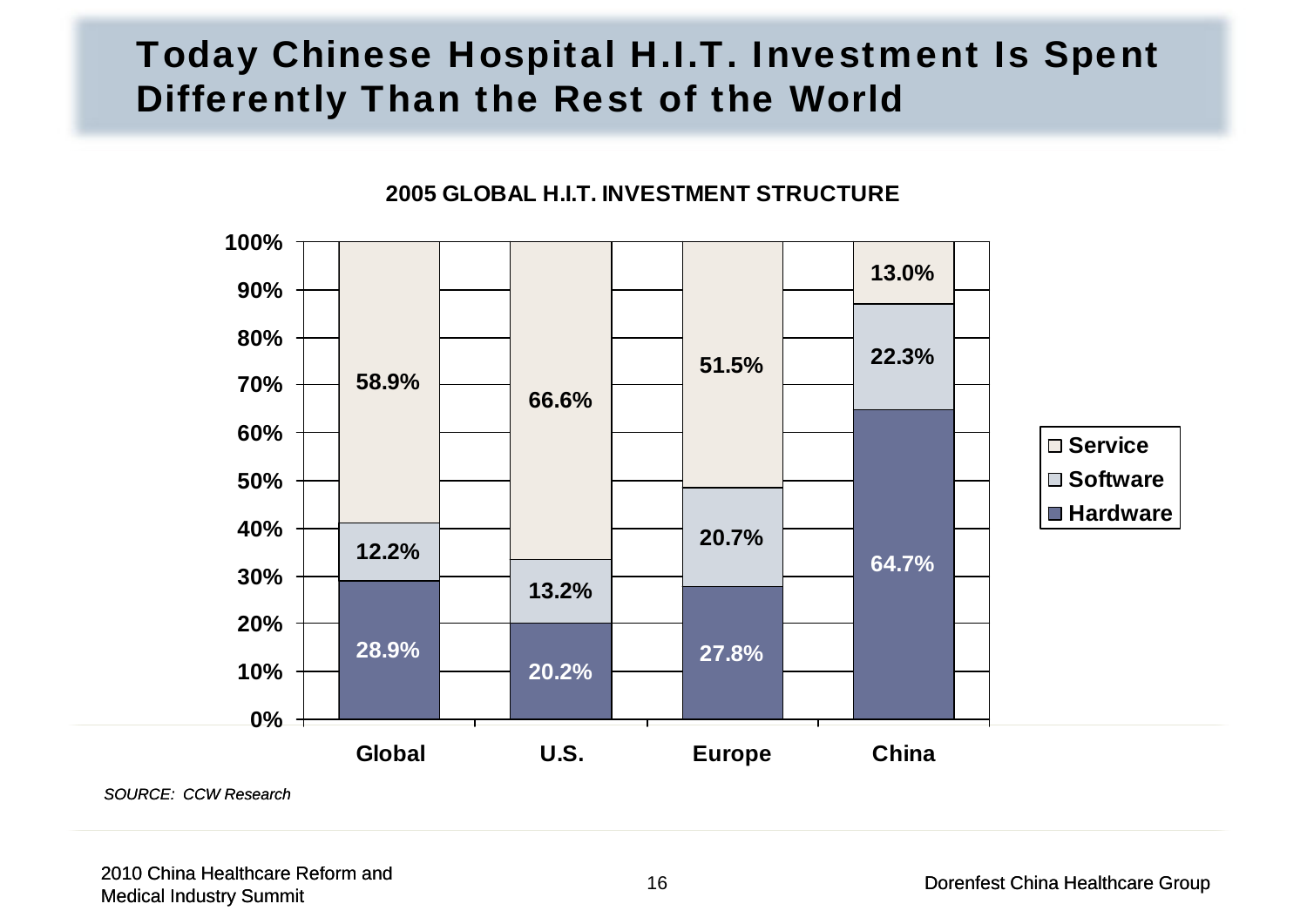#### Conference Agenda

× This conference offers a great learning opportunity

п Presentations from the Ministry of Health, Major Hospitals, and Health Bureaus will provide great learning opportunities

٠ Presentations from companies serving the healthcare industry in China will point out opportunities and challenges